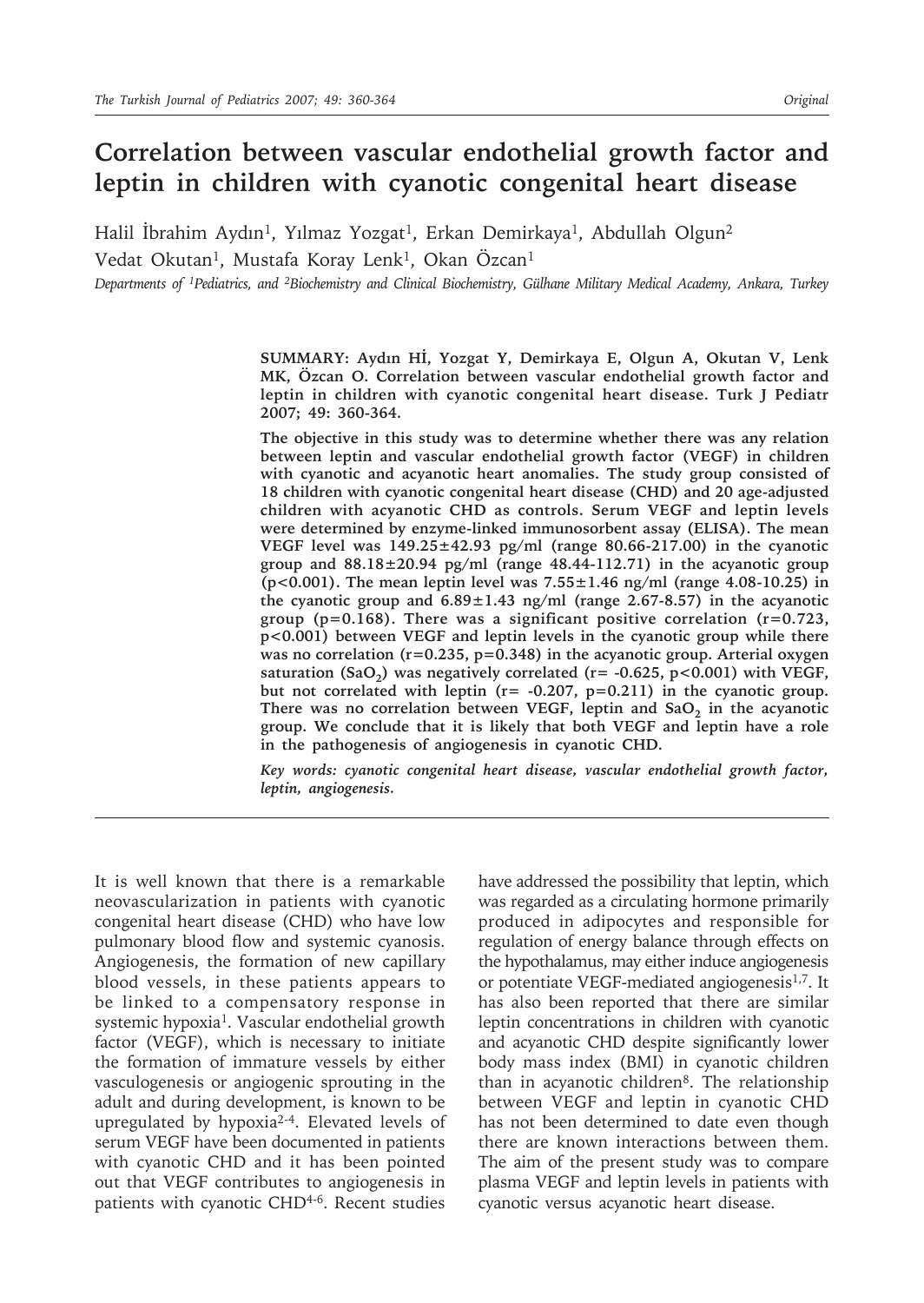## **Material and Methods**

Two groups of patients with cyanotic and acyanotic CHD being followed in the Department of Pediatrics between January 2001 and October 2005 were enrolled in the study. The study was approved and supported by the institutional ethical committee. Written informed consents were obtained from their parents. The first group consisted of 18 children (10 females, 8 males; aged 12 months–9.8 years) with cyanotic CHD and the second group included 20 children (11 females, 9 males; aged 13 months–10.1 years) with acyanotic CHD. All were diagnosed by clinical evaluation and laboratory investigations including chest X-ray, electrocardiography, echocardiography and cardiac catheterization. Clinical diagnoses in both groups are listed in Table I.

**Table I.** Specific Diagnoses in Cyanotic and Acyanotic Groups

| Diagnosis                       | n(f/m)    | $\%$ |
|---------------------------------|-----------|------|
| Acyanotic group                 | 20(11/9)  | 55.5 |
| Ventricular septal defect (VSD) | 14 (8/6)  | 36.8 |
| Atrial septal defect            | 6(3/3)    | 15.7 |
| Cyanotic group                  | 18 (10/8) | 44.5 |
| Tetralogy of Fallot             | 13(7/6)   | 34.2 |
| Transposition of great arteries | 3(2/1)    | 7.8  |
| Pulmonary atresia + VSD         | 2(1/1)    | 5.2  |
| Total                           | 38        | 100  |

None of the patients had been operated nor had evidence of acute illness during the withdrawal of blood samples. Arterial oxygen saturation (SaO<sub>2</sub>) was analyzed promptly in blood samples drawn from the radial artery. Blood samples for VEGF and leptin analyses were withdrawn by standard venipuncture after three hours of fasting and were centrifuged for 10 minutes at 5000 rpm and then serum samples were stored at -20°C until the time of analysis. Serum VEGF and leptin levels were measured with sandwich enzyme immunoassay using commercially available kits (Human Leptin ELISA, BioVendor Laboratory Medicine, Modrice, Czech Republic; CytELISATM, Human VEGF, Cytimmune Sciences Inc., Rockville, MD, USA, respectively). The nutritional status of the patients was assessed by BMI [weight  $(kg)/height$  (m<sup>2</sup>)] as a measure of weight for height.

Data were analyzed by the Statistics Package for Social Sciences statistical software (SPSS) 11.0. All results were expressed as the mean value  $\pm$  standard deviation. The Mann-Whitney U test was used for comparisons between the two groups. The correlations between the groups were assessed by Pearson correlation. A value of p<0.05 was interpreted as indicating statistical significance.

# **Results**

No significant difference was found between the groups for age and sex  $(p=0.641$  and p=0.529; respectively) (Table II).

Nutritional status of the two groups was assessed by body weight, height and BMI. BMI levels were within the normal range in the cyanotic group, showing absence of moderate or severe malnutrition in this group; however, BMI levels were significantly lower in the cyanotic as compared to the acyanotic group (p<0.001) (Table II).

**Table II.** Demographic Data in Cyanotic and Acyanotic Groups

|                  | Cyanotic        | Acyanotic       | p         |
|------------------|-----------------|-----------------|-----------|
| Age (year)       | $3.2 \pm 1.9$   | $2.9 \pm 1.9$   | 0.641     |
| Body weight (kg) | $13.1 \pm 5.3$  | $14.7 \pm 4.6$  | 0.335     |
| Height (cm)      | $92.5 \pm 16.5$ | $94.8 \pm 13.1$ | 0.642     |
| BMI $(kg/m2)$    | $14.9 \pm 0.6$  | $16.0 \pm 0.9$  | $<0.001*$ |

BMI: Body mass index.

Data are mean ± standard deviation.

\* Indicates significant difference.

Serum VEGF and leptin levels were measured in all subjects (Table III). The mean VEGF level was significantly higher in the cyanotic group as compared to the acyanotic group  $(149.25 \pm 42.93 \text{ pg/ml vs. } 88.18 \pm 20.94 \text{ pg/ml}$ , respectively, p<0.001). The mean leptin level was 7.55±1.46 ng/ml in the cyanotic group and  $6.89 \pm 1.43$  ng/ml in acyanotic group. There was no significant difference between the two groups for serum leptin levels  $(p=0.168)$ . However, plasma leptin levels corrected for BMI were significantly higher in the cyanotic group as compared to the acyanotic group  $(0.51 \pm 0.10)$ vs.  $0.42\pm0.08$ , respectively;  $p=0.010$ ). Plasma leptin levels were correlated with BMI in the acyanotic group  $(r=0.515, p<0.001)$ , but not in the cyanotic group  $(r=0.418, p=0.093)$ .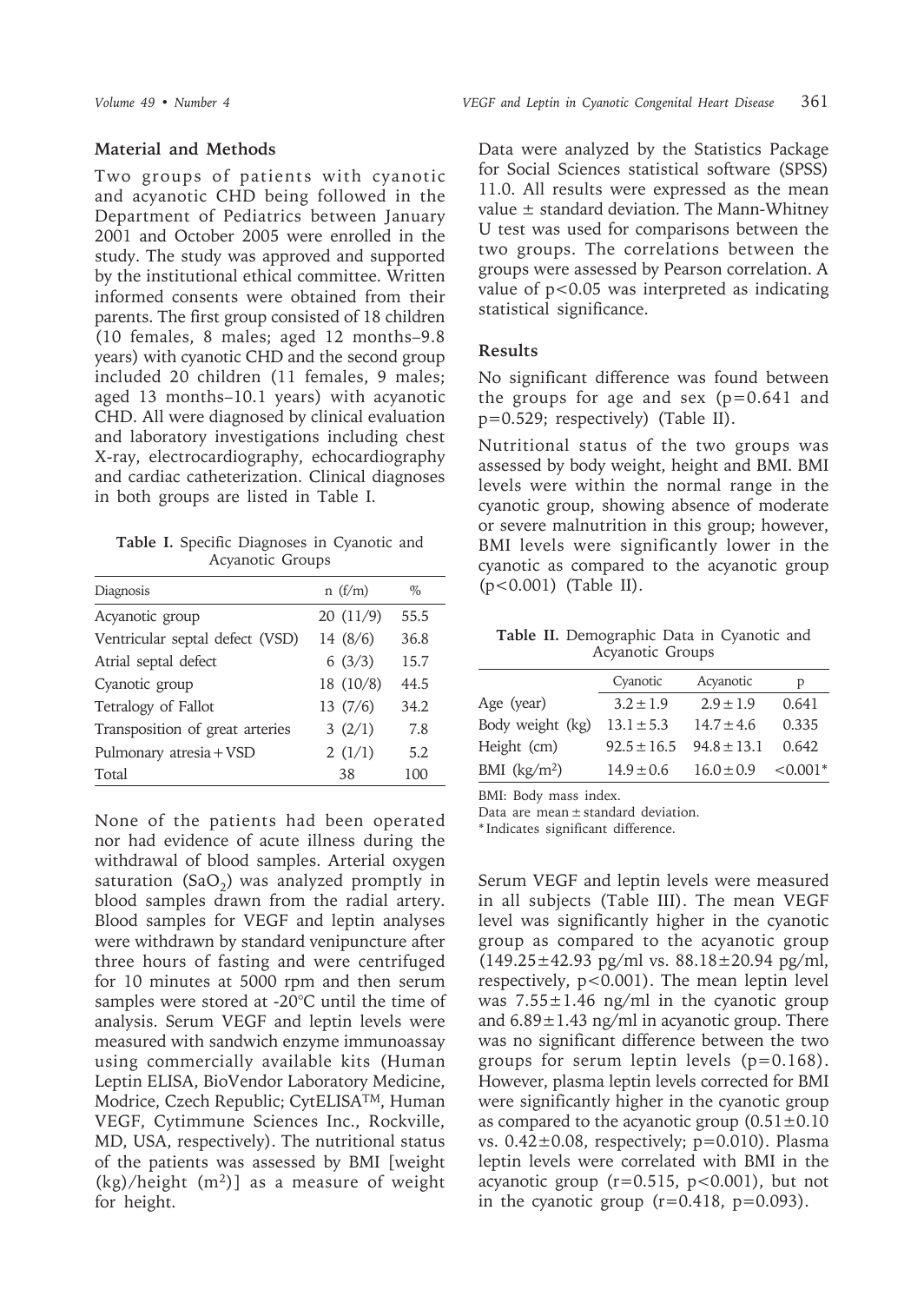|                         | Cyanotic           | Acyanotic         | p          |
|-------------------------|--------------------|-------------------|------------|
| Leptin $(ng/ml)$        | $7.55 \pm 1.46$    | $6.89 \pm 1.43$   | 0.168      |
| Leptin/BMI              | $0.51 \pm 0.10$    | $0.42 \pm 0.08$   | $0.010*$   |
| $VEGF$ (pg/ml)          | $149.25 \pm 42.93$ | $88.18 \pm 20.94$ | $< 0.001*$ |
| Hemoglobin $(g/L)$      | $13.87 \pm 1.28$   | $12.03 \pm 0.82$  | $< 0.001*$ |
| SaO <sub>2</sub> $(\%)$ | $82.6 \pm 3.5$     | $95.2 \pm 2.8$    | $< 0.001*$ |

**Table III.** Leptin, Leptin/BMI, VEGF, Hemoglobin and Arterial Oxygen Saturation in Cyanotic and Acyanotic Groups

BMI: Body mass index. VEGF: Vascular endothelial growth factor. SaO<sub>2</sub>: Arterial oxygen saturation. Data are mean  $\pm$  standard deviation.

\* Indicates significant difference.

When serum leptin and VEGF levels of the groups were compared (Fig. 1), a significant positive correlation was noted between the VEGF and leptin levels in the cyanotic group  $(r=0.723, p<0.001)$ , while there was no correlation in the acyanotic group (r=0.235, p=0.348) (Table IV).



**Fig. 1.** Correlation of serum leptin with serum VEGF in the cyanotic group. Serum leptin positively correlated with serum VEGF  $(r=0.723, p<0.001)$ .

 $SaO<sub>2</sub>$ values were significantly lower in the cyanotic group than those in the acyanotic group  $(82.6 \pm 3.5 \text{ and } 95.2 \pm 2.8)$ , respectively;  $p$ <0.001). The SaO<sub>2</sub> values were compared with the VEGF and leptin levels in each group. In the cyanotic group,  $SaO<sub>2</sub>$  was negatively correlated with VEGF ( $r = -0.625$ ,  $p < 0.001$ ), but not with leptin ( $r = -0.207$ ,  $p = 0.211$ ). No significant correlations were noted between VEGF, leptin and  $SaO<sub>2</sub>$  in the acyanotic group (Table IV).

Hemoglobin levels were significantly different between the groups  $(13.87 \pm 1.28)$ and  $12.03 \pm 0.82$ , respectively;  $p < 0.001$ ). Hemoglobin levels were compared with VEGF and leptin in each group. Hemoglobin was positively correlated  $(r= 0.553, p=0.009)$ with VEGF, but not correlated with leptin  $(r= 0.117, p=0.642)$  in the cyanotic group. There was also a significant negative correlation  $(r=-0.733, p<0.001)$  between hemoglobin and  $SaO<sub>2</sub>$  in the cyanotic group. No correlations were noted between the VEGF, leptin, hemoglobin and  $SaO<sub>2</sub>$  levels in the acyanotic group (Table IV).

| Table IV. Correlation Coefficients in Cyanotic and Acyanotic Groups |  |  |  |  |  |
|---------------------------------------------------------------------|--|--|--|--|--|
|---------------------------------------------------------------------|--|--|--|--|--|

|                  | Cyanotic |            |             |            | Acyanotic |        |          |             |  |
|------------------|----------|------------|-------------|------------|-----------|--------|----------|-------------|--|
|                  | Leptin   |            | <b>VEGF</b> |            |           | Leptin |          | <b>VEGF</b> |  |
|                  |          | p          |             | D          |           | p      |          | p           |  |
| Leptin           |          |            |             |            |           |        |          |             |  |
| <b>VEGF</b>      | 0.723    | $< 0.001*$ |             |            | 0.235     | 0.348  |          |             |  |
| SaO <sub>2</sub> | $-0.207$ | 0.211      | $-0.625$    | $< 0.001*$ | $-0.057$  | 0.810  | $-0.226$ | 0.339       |  |
| Hemoglobin       | 0.117    | 0.642      | 0.553       | $0.009*$   | 0.096     | 0.687  | 0.290    | 0.215       |  |

VEGF: Vascular endothelial growth factor.  $SaO_2$ : Arterial oxygen saturation. \* Indicates significant correlation.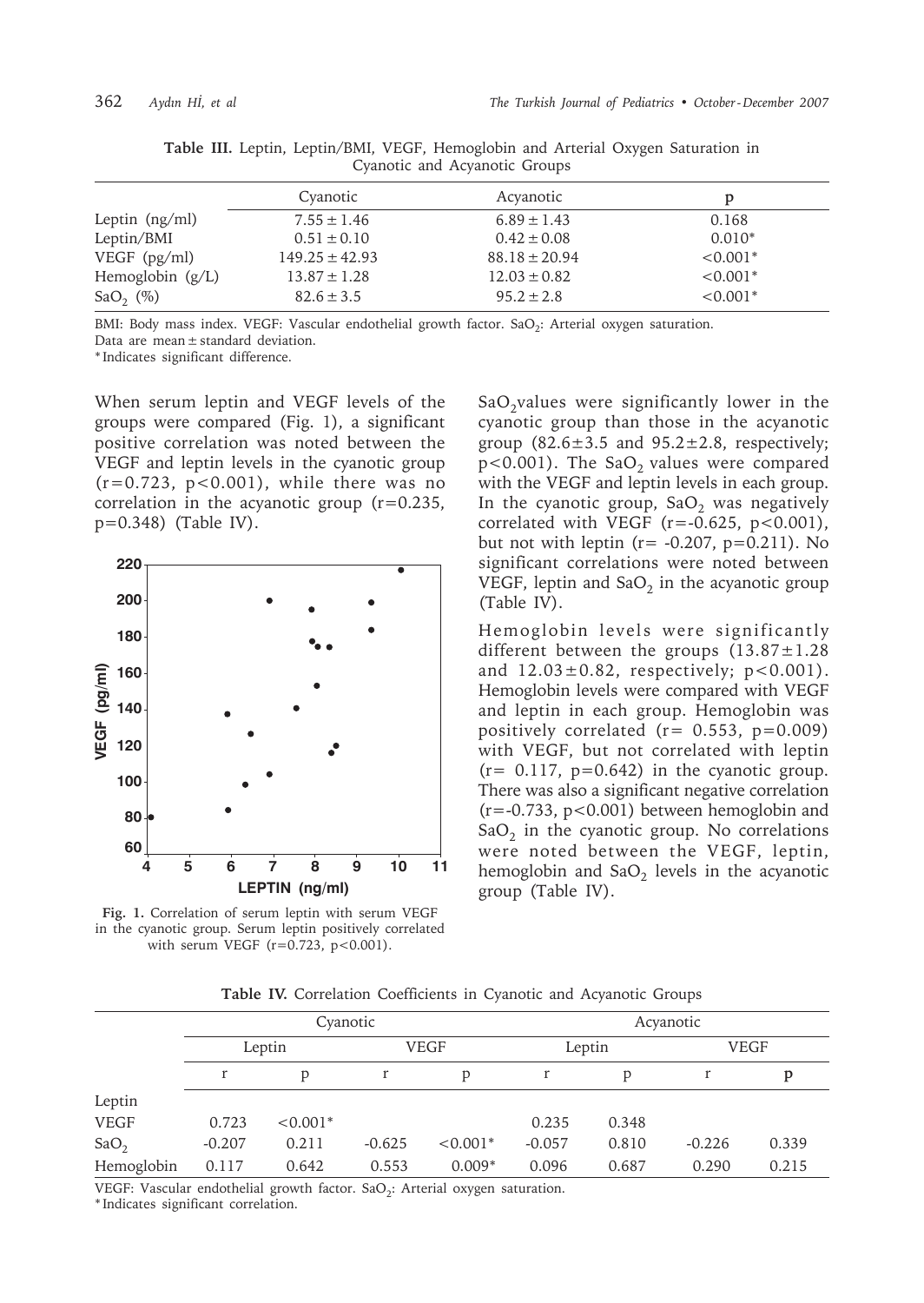## **Discussion**

Cyanotic CHD is often associated with various types of collateral vessels which were thought to be caused by several angiogenic factors such as VEGF, angioproteins, ephrins, or matrix metalloproteins. Among these angiogenic factors, VEGF has been known to promote the formation of collateral vessels in ischemic heart disease and cyanotic CHD9-11. Several studies have also demonstrated that tissue leptin and VEGF expression are similarly regulated by hypoxia through hypoxia-induced factor-1 transcriptional pathway<sup>1,12</sup>. In this study, we evaluated serum levels of VEGF and leptin in children with cyanotic and acyanotic CHD in order to address whether the presence of hypoxia influences systemic levels of angiogenic factors. VEGF levels in the cyanotic group were shown to be significantly higher than in the acyanotic control group. This finding was reported previously in experimental animal models and *in vivo* human studies<sup>4,11</sup>. We also demonstrated that VEGF levels were significantly negatively correlated with the severity of hypoxia in cyanotic patients. Himeno et al.6 firstly showed that the elevated VEGF levels in children with cyanotic CHD aged 3 months to 10 years were negatively correlated with  $SaO<sub>2</sub>$  and positively correlated with hemoglobin; however, they did not observe these findings in cyanotic patients older than 10 years of age. The age range of our subjects was 1 to 10 years. We also found a positive correlation between serum VEGF and hemoglobin levels in the cyanotic group, but not in the acyanotic group, as previously reported by Himeno et al. $6$ . In our study, we also found a significant negative correlation between hemoglobin and  $SaO<sub>2</sub>$ . Gidding et al.13 reported a significant negative correlation between hemoglobin and  $SaO<sub>2</sub>$  in children with cyanotic CHD aged 2-11 years, which was consistent with our findings. In the present study, we did not evaluate the parameters such as iron stores and erythropoietin levels that would be important in determining hemoglobin concentrations in cyanotic heart disease. Our findings are consistent with those in previous studies that support the interaction of hypoxia with VEGF in patients with cyanotic CHD.

Plasma leptin levels in children with cyanotic CHD were first studied by Hallioglu et al<sup>8</sup>. They investigated the correlations of leptin with nutritional and growth parameters and showed that cyanotic patients had significantly lower standard deviation scores of weight, mid-arm circumference, and left arm triceps skinfold thickness as compared to the acyanotic group, whereas leptin levels were similar in both groups. We observed that serum leptin concentrations were higher in the cyanotic subjects who had relatively lower BMI scores than in acyanotic subjects, but this difference did not reach statistical significance  $(p=0.168)$ . However, when serum leptin levels were corrected for BMI (leptin/BMI), the leptin/BMI ratios were significantly higher in the cyanotic group than in the acyanotic group  $(p=0.010)$ . It is well known that circulating leptin is positively correlated with BMI in humans<sup>14,15</sup>. These findings suggest the presence of some other additional factors that may contribute to the elevation of leptin in patients with cyanotic CHD. We suggest that hypoxia may be a contributing factor for higher levels of leptin despite lower BMI in children with cyanotic CHD. In our study, there was a negative correlation between serum leptin levels and  $SaO<sub>2</sub>$  but this was not statistically significant. This can be explained by lower fat stores which are the main source of leptin in these patients<sup>14,15</sup>. Guerre-Millo et al.<sup>16</sup> demonstrated that hypoxia directly increases leptin gene expression, leptin promoter activity, and leptin secretion in human adipose cells. Our findings are supported by reports of many in vivo and in vitro experiments showing that leptin is a hypoxia-inducible gene16-18.

In addition to the increased VEGF and leptin concentrations in patients with cyanotic CHD, another noteworthy finding in our study is the presence of a positive correlation between leptin and VEGF in these patients (r=0.723, p<0.001). Suda et al.<sup>4</sup>, Himeno et al.<sup>6</sup>, and Hamada et al.<sup>11</sup> suggested that increased VEGF could contribute to active neovascularization in patients with cyanotic CHD; Park et al.19 showed that leptin increased endothelial cell VEGF secretion in a dose-dependent manner. In the present study, we demonstrated a positive correlation between serum leptin and VEGF concentrations in patients with cyanotic CHD. Our findings of a significantly positive correlation between leptin and VEGF levels and a significantly negative correlation between VEGF and  $SaO<sub>2</sub>$  in children with